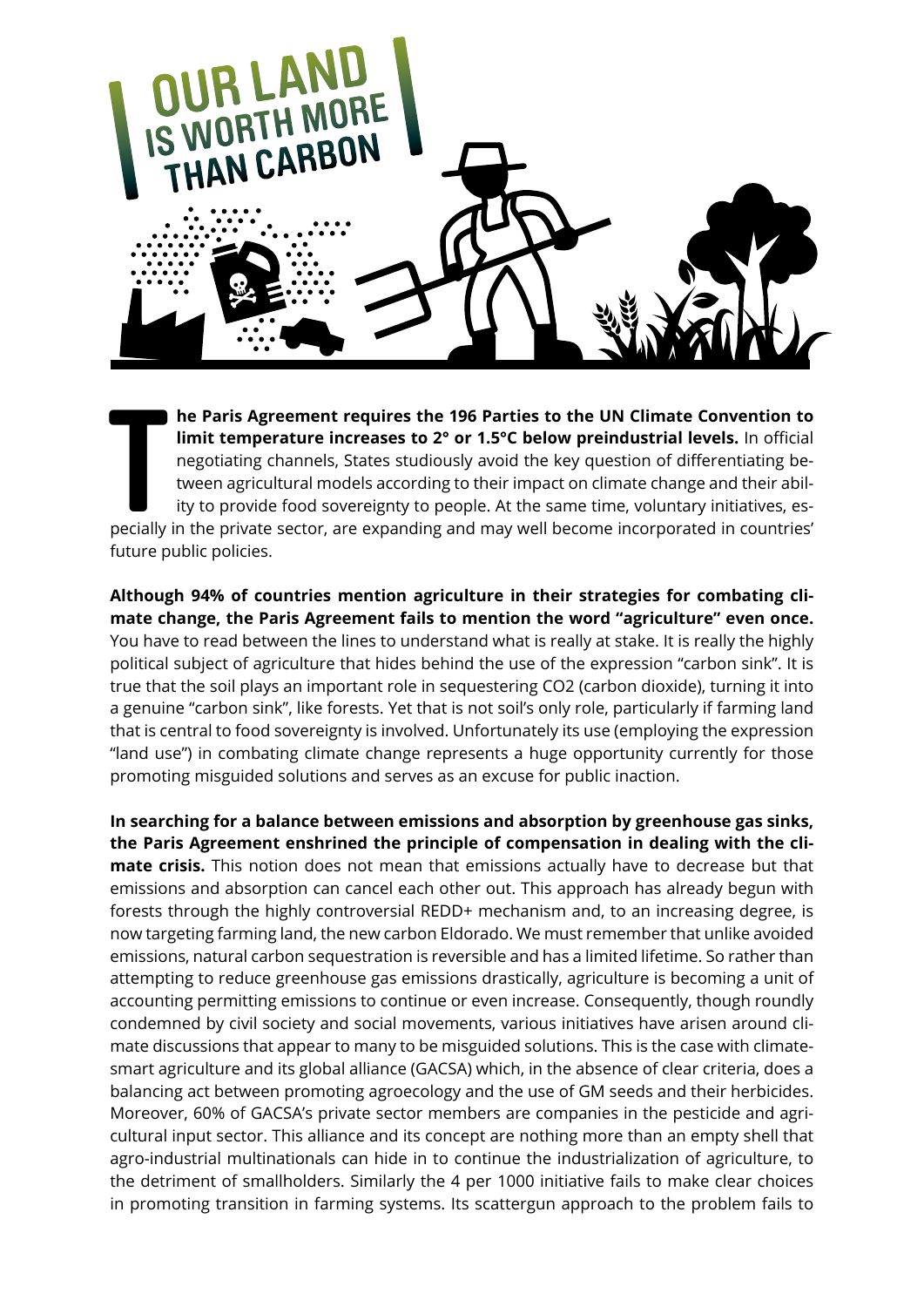take account of considerations beyond carbon sequestration such as the use of herbicides for example. Unless there is a real re-examination of agro-industrial models that are highly dependent on chemical inputs and based on exports, such initiatives have absolutely no place in the list of solutions.

**Quite apart from the question of the agricultural model there is also the danger of pressure on land and the financialization of natural resources.** Therefore by putting a value, through compensation, on farming land as a tool in combating climate change, you increase the pressure on it. So the small scale farmers who were already the first victims of climate change become doubly threatened. If we are to encourage investment in agriculture to sequester more carbon, especially from private sources, much greater expanses of land will be needed with an increased risk of land grabbing. This danger would be multiplied if the race for land were accompanied by mechanisms linked to carbon finance. Numerous studies on similar mechanisms developed for forests (like REDD+) have already demonstrated the dangers of an approach that pays scant consideration to protecting human rights. This approach to combating climate change opens the door ever wider to endangering small scale farmers' rights and their acquired knowledge, food sovereignty and ecosystem integrity.

**Our organisations deprecate this rush towards compensation to tackle the climate crisis. Only immediate, drastic reduction of greenhouse gases will prevent a dramatic increase in the impact of this crisis even though it will still only limit it. Farming land cannot become an accounting tool for managing the climate crisis. It is fundamental to around a billion people in the world who are working towards food sovereignty, an inalienable right of people who have already been harmed enough. We support the continued existence of agriculture suited to meeting the agricultural challenges already magnified by the climate crisis. Such farming methods, based on peasant agroecology which, in addition to a store of good practice, imply socially- and ecologically-based farming rooted in its home territory and a rejection of the financialization of Nature.**